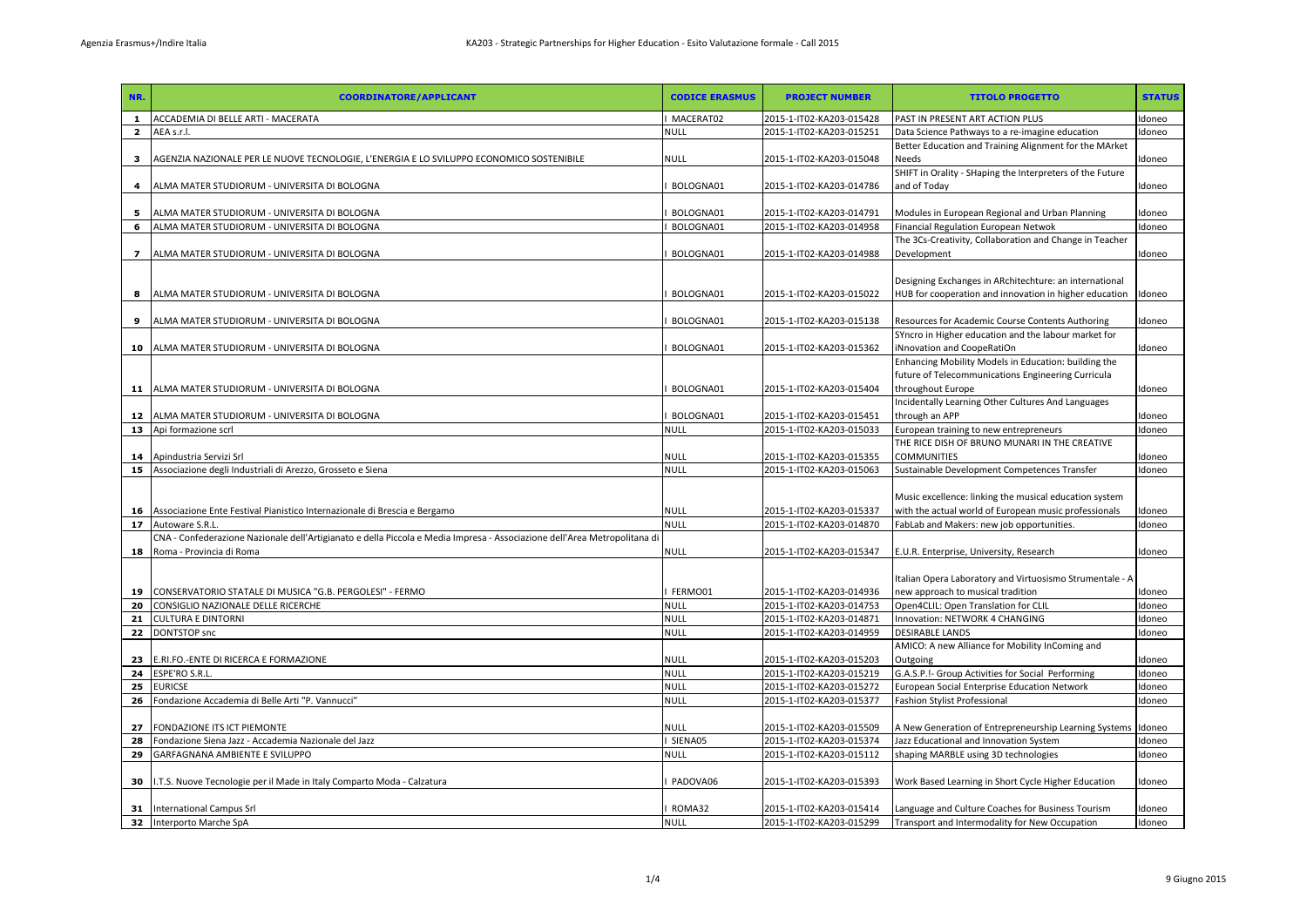| 33 | ISTITUTO NAZIONALE PER LE RICERCHE CARDIVASCOLARI CONSORZIO INTERUNIVERSITARIO | null        | 2015-1-IT02-KA203-015336 | MediTour: The new frontier of health tourism in Europe                                                 | Idoneo |
|----|--------------------------------------------------------------------------------|-------------|--------------------------|--------------------------------------------------------------------------------------------------------|--------|
|    |                                                                                |             |                          | Cre@tive.incube:from idea to business, school as                                                       |        |
| 34 | ISTITUTO OMNICOMPRENSIVO                                                       | <b>NULL</b> | 2015-1-IT02-KA203-015488 | incubator                                                                                              | Idoneo |
| 35 | LABA SRL                                                                       | BRESCIA05   | 2015-1-IT02-KA203-015420 | Entrepreneurship Skills for Design Students                                                            | Idoneo |
|    |                                                                                |             |                          |                                                                                                        |        |
| 36 | LIBERA UNIVERSITA MARIA SS ASSUNTA                                             | ROMA04      | 2015-1-IT02-KA203-014973 | e-Learning based support of workshops with online tools                                                | Idoneo |
|    |                                                                                |             |                          | Being Europeans: ACTION RESEARCH on Education for                                                      |        |
| 37 | Liceo Ginnasio Statale G. B. Brocchi                                           | <b>NULL</b> | 2015-1-IT02-KA203-015212 | European Citizenship                                                                                   | Idoneo |
|    |                                                                                |             |                          | CReativity and Entrepreneurial Skills development in the                                               |        |
| 38 | LINK CAMPUS UNIVERSITY                                                         | ROMA26      | 2015-1-IT02-KA203-015136 | <b>COntext of SMART cities</b>                                                                         | Idoneo |
| 39 | LUISS LIBERA UNIVERSITA INTERNAZIONALE DEGLI STUDI SOCIALI GUIDO CARLI         | ROMA03      | 2015-1-IT02-KA203-015385 | MODernising Entrepreneurship Skills in higher education                                                | Idoneo |
|    |                                                                                |             |                          |                                                                                                        |        |
| 40 | Novacultur Srl                                                                 | <b>NULL</b> | 2015-1-IT02-KA203-015287 | GLOFORSEN - Glottodrama for Special Education Needs                                                    | Idoneo |
|    |                                                                                |             |                          |                                                                                                        |        |
|    |                                                                                |             |                          | SETTLEMENT MODELS AND INNOVATIVE PRACTICES FOR                                                         |        |
| 41 | POLITECNICO DI BARI                                                            | BARI05      | 2015-1-IT02-KA203-015376 | THE GOVERNMENT OF FORM OF CONTEMPORARY CITY                                                            | Idoneo |
|    |                                                                                |             |                          | BUILDING A NEW ALLIANCE BETWEEN URBAN PLANNING                                                         |        |
| 42 | POLITECNICO DI TORINO                                                          | TORINO02    | 2015-1-IT02-KA203-014814 | AND AGRICULTURE                                                                                        | Idoneo |
|    |                                                                                |             |                          |                                                                                                        |        |
| 43 | <b>SELENA ITALY</b>                                                            | NULL        | 2015-1-IT02-KA203-015064 | COACH: Company Advisor for Craft and Handicraft sector                                                 | Idoneo |
| 44 | TIBER UMBRIA COMETT EDUCATION PROGRAMME                                        | NULL        | 2015-1-IT02-KA203-015395 | Strategic Networks for Business Academia Cooperation                                                   | Idoneo |
| 45 | UNIVERSITA CA' FOSCARI VENEZIA                                                 | VENEZIA01   | 2015-1-IT02-KA203-015053 | Multimedia pour l'Intercompréhension en ligne                                                          | Idoneo |
|    |                                                                                |             |                          |                                                                                                        |        |
|    |                                                                                |             |                          | Higher Education Innovation in Plant Diversity: flexible                                               |        |
| 46 | UNIVERSITA DEGLI STUDI DEL MOLISE                                              | CAMPOBA01   | 2015-1-IT02-KA203-014874 | learning paths for emerging labour market                                                              | Idoneo |
|    |                                                                                |             |                          |                                                                                                        |        |
|    |                                                                                |             |                          | Mediterranean Inscribed Substracted Architecture /                                                     |        |
| 47 | UNIVERSITA DEGLI STUDI DELLA BASILICATA                                        | POTENZA01   | 2015-1-IT02-KA203-014804 | Architettura Mediterranea Inscritta e Scavata                                                          | Idoneo |
| 48 | UNIVERSITA DEGLI STUDI DELL'AQUILA                                             | L-AQUIL01   | 2015-1-IT02-KA203-015210 | How to wIN the challenGE: internationalising EQF Level 5 Idoneo                                        |        |
|    |                                                                                |             |                          | RENAL MOLECULAR PATHOLOGISTS: A EUROPEAN                                                               |        |
| 49 | UNIVERSITA DEGLI STUDI DI BARI ALDO MORO                                       | BARI01      | 2015-1-IT02-KA203-015224 | <b>NETWORK</b>                                                                                         | Idoneo |
| 50 | UNIVERSITA DEGLI STUDI DI BARI ALDO MORO                                       | BARI01      | 2015-1-IT02-KA203-015375 | EPIC - Educational Professions In Comparison                                                           | Idoneo |
|    |                                                                                |             |                          | Making: An International Project on Global Practice in                                                 |        |
|    |                                                                                |             |                          | Engineering and Architecture along the lines of Pier Luigi                                             |        |
| 51 | UNIVERSITA DEGLI STUDI DI CASSINO E DEL LAZIO MERIDIONALE                      | CASSINO01   | 2015-1-IT02-KA203-015250 | Nervi                                                                                                  | Idoneo |
|    |                                                                                |             |                          |                                                                                                        |        |
| 52 | UNIVERSITA DEGLI STUDI DI FIRENZE                                              | FIRENZE01   | 2015-1-IT02-KA203-015184 | IN-PROJECT, REVERSE LANDSCAPE DESIGN PROCESS<br>MULTIdisciplinary education for a systemic approach to | Idoneo |
| 53 | UNIVERSITA DEGLI STUDI DI FOGGIA                                               | FOGGIA03    | 2015-1-IT02-KA203-014922 | <b>BIOeconomy</b>                                                                                      | Idoneo |
|    |                                                                                |             |                          | Le professioni educative in Europa. Uno studio                                                         |        |
| 54 | UNIVERSITA DEGLI STUDI DI FOGGIA                                               | FOGGIA03    | 2015-1-IT02-KA203-015306 | comparato                                                                                              | Idoneo |
|    |                                                                                |             |                          | European multimodal and digital education for language                                                 |        |
| 55 | UNIVERSITA DEGLI STUDI DI MESSINA                                              | MESSINA01   | 2015-1-IT02-KA203-014947 | learning                                                                                               | Idoneo |
|    |                                                                                |             |                          |                                                                                                        |        |
|    |                                                                                |             |                          | A new era in teaching, learning and disseminating                                                      |        |
|    |                                                                                |             |                          | scientific concepts by using the real 3-D world with                                                   |        |
| 56 | UNIVERSITA' DEGLI STUDI DI MILANO-BICOCCA                                      | MILANO16    | 2015-1-IT02-KA203-015134 | applications to terrestrial geology and oceanography                                                   | Idoneo |
| 57 | UNIVERSITA DEGLI STUDI DI MODENA E REGGIO EMILIA                               | MODENA01    | 2015-1-IT02-KA203-015386 | European cooperative framework for Dual LEarning                                                       | Idoneo |
|    |                                                                                |             |                          | Empowering For the Client and the Interdisciplinary                                                    |        |
| 58 | UNIVERSITA DEGLI STUDI DI MODENA E REGGIO EMILIA                               | MODENA01    | 2015-1-IT02-KA203-014932 | TEam                                                                                                   | Idoneo |
|    |                                                                                |             |                          |                                                                                                        |        |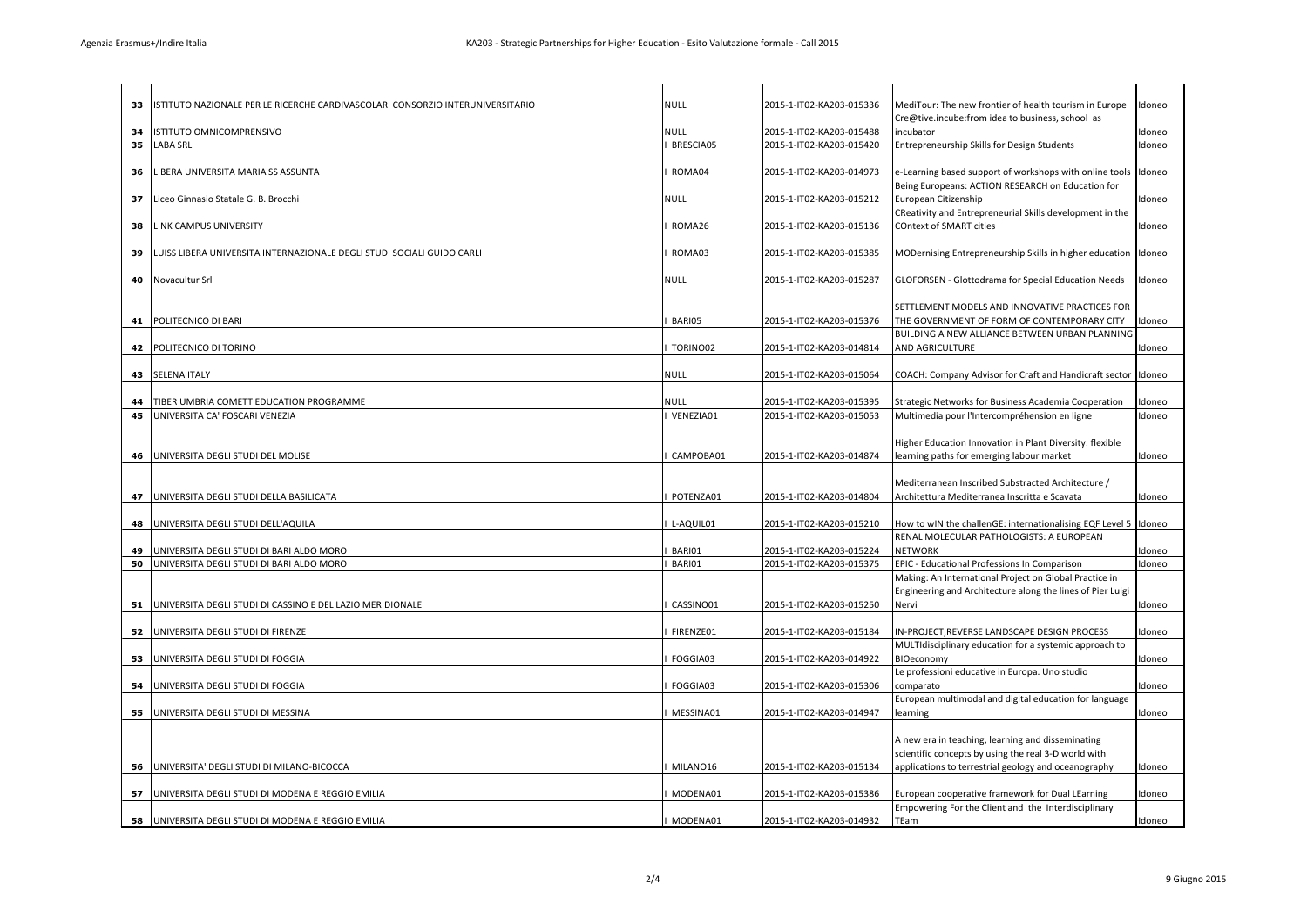| 59 | UNIVERSITA DEGLI STUDI DI NAPOLI FEDERICO II.                | NULL                   | 2015-1-IT02-KA203-014739 | Innovative Narrative Counselling through Reflexivity,<br>Empowering Agency for Students' Experience  | ldoneo   |
|----|--------------------------------------------------------------|------------------------|--------------------------|------------------------------------------------------------------------------------------------------|----------|
| 60 | UNIVERSITA DEGLI STUDI DI PADOVA                             | PADOVA01               | 2015-1-IT02-KA203-014996 | Virtual tours for Business Culture                                                                   | Idoneo   |
|    |                                                              |                        |                          |                                                                                                      |          |
| 61 | UNIVERSITA DEGLI STUDI DI PADOVA                             | PADOVA01               | 2015-1-IT02-KA203-015155 | Education for Sustainable Development at the University                                              | Idoneo   |
|    |                                                              |                        |                          |                                                                                                      |          |
| 62 | UNIVERSITA DEGLI STUDI DI PALERMO                            | PALERMO01              | 2015-1-IT02-KA203-015421 | University-Based Entrepreneurship Education Program                                                  | doneo    |
| 63 | UNIVERSITA DEGLI STUDI DI PAVIA                              | PAVIA01                | 2015-1-IT02-KA203-015455 | Course on Ultrasound in TropicalMedicine                                                             | Idoneo   |
|    |                                                              |                        |                          | PlurilinguaL and intercUltural competencies thRough                                                  |          |
| 64 | UNIVERSITA DEGLI STUDI DI PAVIA                              | PAVIA01                | 2015-1-IT02-KA203-015443 | multImodal self NARration<br>Appleseed: Emerging Entrepreneur Certification in                       | Idoneo   |
| 65 | UNIVERSITA DEGLI STUDI DI PAVIA                              | PAVIA01                | 2015-1-IT02-KA203-014788 | Coworking Spaces                                                                                     | Idoneo   |
|    |                                                              |                        |                          | Training and Assessment tool for Tutoring skills                                                     |          |
| 66 | UNIVERSITA DEGLI STUDI DI PAVIA                              | PAVIA01                | 2015-1-IT02-KA203-015429 | development in the file of Emergency Medicine                                                        | Idoneo   |
|    |                                                              |                        |                          | Game based learning tools ENhancing EntRepreneurial                                                  |          |
| 67 | UNIVERSITA DEGLI STUDI DI ROMA LA SAPIENZA                   | ROMA01                 | 2015-1-IT02-KA203-015338 | AbiliTies                                                                                            | doneo    |
|    |                                                              |                        |                          | ARChitects for HEAlthy Cities : building an awareness and                                            |          |
| 68 | UNIVERSITA DEGLI STUDI DI ROMA LA SAPIENZA                   | ROMA01                 | 2015-1-IT02-KA203-015454 | common teaching programme.                                                                           | Idoneo   |
|    |                                                              |                        |                          |                                                                                                      |          |
| 69 | UNIVERSITA DEGLI STUDI DI ROMA TORVERGATA                    | ROMA02                 | 2015-1-IT02-KA203-014957 | Public Procurement Skills Enhancement Programme<br>MEDICHANGE: an educational model for medical      | Idoneo   |
| 70 | UNIVERSITA DEGLI STUDI DI ROMA TORVERGATA                    | ROMA02                 | 2015-1-IT02-KA203-015029 | curriculum trasformation                                                                             | Idoneo   |
| 71 | UNIVERSITA DEGLI STUDI DI ROMA TORVERGATA                    | ROMA02                 | 2015-1-IT02-KA203-015452 | Enterprise and Entrepreneurial Campus Network                                                        | Idoneo   |
|    |                                                              |                        |                          | TARGETING ACADEMIC GROWTH. LANGUAGE SKILLS                                                           |          |
| 72 | UNIVERSITA DEGLI STUDI DI TORINO                             | TORINO01               | 2015-1-IT02-KA203-015080 | AND AWARENESS IN HIGHER EDUCATION                                                                    | Idoneo   |
| 73 | UNIVERSITA DEGLI STUDI DI TRENTO                             | TRENTO01               | 2015-1-IT02-KA203-015392 | ASAC                                                                                                 | Idoneo   |
|    |                                                              |                        |                          | UTS - University Terminology and Style: Online language                                              |          |
|    |                                                              |                        |                          | resources for enhancing international cooperation in                                                 |          |
| 74 | UNIVERSITA DEGLI STUDI DI TRIESTE                            | TRIESTE01              | 2015-1-IT02-KA203-015014 | Higher Education<br>CONSUMERS' RIGHTS AND MARKET REGULATION IN                                       | Idoneo   |
| 75 | UNIVERSITA DEGLI STUDI DI UDINE                              | UDINE01                | 2015-1-IT02-KA203-015187 | EUROPE                                                                                               | Idoneo   |
|    |                                                              |                        |                          |                                                                                                      |          |
| 76 | UNIVERSITA DEGLI STUDI GABRIELE D'ANNUNZIO DI CHIETI-PESCARA | CHIETI01               | 2015-1-IT02-KA203-014943 | Gaming on Ability Management Educating Students                                                      | Idoneo   |
|    |                                                              |                        |                          | StraitsLab: RELATIONSHIPS BETWEEN CITIES AND                                                         |          |
|    | 77 UNIVERSITA DEGLI STUDI MEDITERRANEA DI REGGIO CALABRIA    | REGGIO01               | 2015-1-IT02-KA203-015394 | LANDSCAPE OF THE EUROPEAN STRAITS                                                                    | Idoneo   |
|    |                                                              |                        |                          |                                                                                                      |          |
|    |                                                              |                        |                          | NEW FACTS Networking Entrepreneurial Worldwide:                                                      |          |
| 78 | UNIVERSITA DEGLI STUDI ROMA TRE                              | ROMA16                 | 2015-1-IT02-KA203-015241 | Facilitating apprenticeship in creative tourisms<br>Co-Creation. OneToOne Architecture and Landscape | Idoneo   |
| 79 | UNIVERSITA DEGLI STUDI ROMA TRE                              | ROMA16                 | 2015-1-IT02-KA203-015493 | Pedagogy                                                                                             | Respinto |
|    |                                                              |                        |                          |                                                                                                      |          |
| 80 | UNIVERSITA DEL SALENTO                                       | LECCE01                | 2015-1-IT02-KA203-014985 | Building the Future through the Future of Buildings                                                  | doneo    |
| 81 | UNIVERSITA DEL SALENTO                                       | LECCE01                | 2015-1-IT02-KA203-015444 | POEM: Performing Online Experiments on steM                                                          | Idoneo   |
|    |                                                              |                        |                          | Opening Performing arts to Entrepreneurship in                                                       |          |
|    |                                                              |                        |                          | European Neighbourhoods: Business & Creativity as                                                    |          |
| 82 | UNIVERSITA DELLA CALABRIA<br>UNIVERSITA DELLA CALABRIA       | COSENZA01<br>COSENZA01 | 2015-1-IT02-KA203-014825 | Oxygen for future young workers                                                                      | Idoneo   |
| 83 |                                                              |                        | 2015-1-IT02-KA203-014974 | Politiche Abitative per l'Edilizia Sostenibile<br>Simulation for Collaborative Project management    | Idoneo   |
| 84 | UNIVERSITA DELLA CALABRIA                                    | COSENZA01              | 2015-1-IT02-KA203-015182 | education                                                                                            | Idoneo   |
|    |                                                              |                        |                          | Transnational Hub for Entrepreneurial and Social                                                     |          |
| 85 | UNIVERSITA DELLA CALABRIA                                    | COSENZA01              | 2015-1-IT02-KA203-015405 | <b>Innovation Skills</b>                                                                             | Idoneo   |
| 86 | UNIVERSITA DELLA CALABRIA                                    | COSENZA01              | 2015-1-IT02-KA203-015445 | European Contamination Laboratories                                                                  | Idoneo   |
| 87 | UNIVERSITA DELLA CALABRIA                                    | COSENZA01              | 2015-1-IT02-KA203-015508 | <b>Cities Versus Inner Corruption</b>                                                                | Idoneo   |
| 88 | UNIVERSITA DI PISA                                           | PISA01                 | 2015-1-IT02-KA203-015069 | Resilience by Design                                                                                 | Idoneo   |